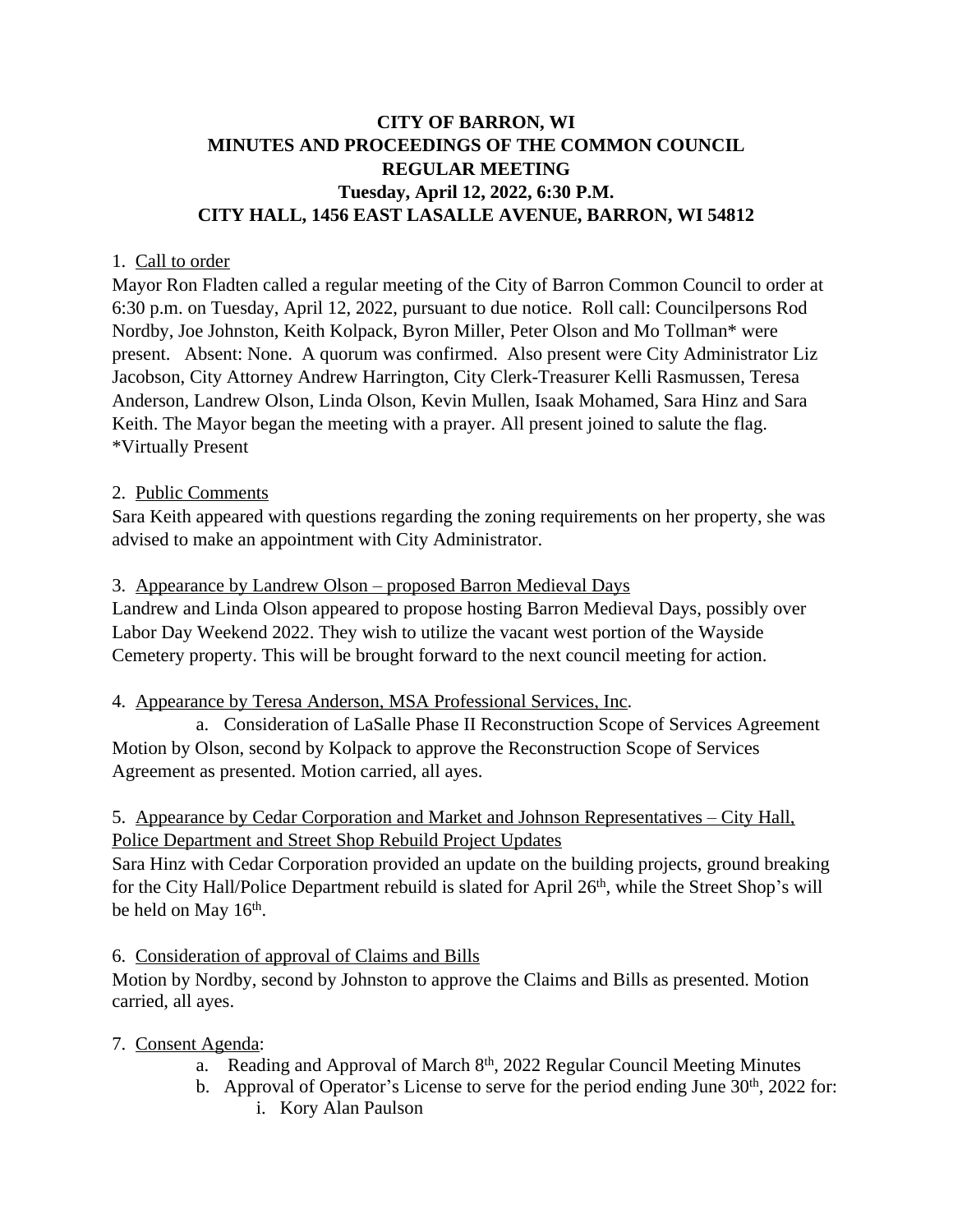c. Approval of Plan Commission recommendation to approve request to rezone from Agricultural District to General Business District the property described as Lot 2 of CSM #6663, Volume 44, Page 73; a part of the SE  $\frac{1}{4}$  of the NW  $\frac{1}{4}$  of Section 33, Township 34 North, Range 12 West, 1258 14 ½ Street, Extraterritorial Jurisdiction of the City of Barron, Town of Barron, Barron County, WI. Owner Brian Rieckenberg.

Motion by Kolpack, second by Olson to approve the Consent Agenda as presented. Motion carried by Roll Call Vote, all in attendance voting Aye.

- 8. Presentation of Rebuild Projects plan of finance Kevin Mullen, Baird
	- a Timeline and process for financing
	- b. Consideration of potential for a bond rating

Information only.

- 9. Approval of Resolutions as follows:
	- a. 2022-02 Resolution Authorizing the Issuance of \$4,200,000 General Obligation Promissory Notes and the Issuance and Sale of a \$4,200,000 Note Anticipation Note in Anticipation Thereof
	- b. 2022-03 Resolution Authorizing the Issuance and Establishing Parameters for the Sale of Not to Exceed \$4,465,000 General Obligation Refunding Bonds

Motion by Nordby, second by Olson to approve Resolution 2022-02 as outlined. Motion carried by Roll Call Vote, all in attendance voting Aye.

Motion by Johnston, second by Miller to approve Resolution 2022-03 as outlined. Motion carried by Roll Call Vote, all in attendance voting Aye.

10. Approval of Codes and Ordinance Committee recommendation to approve City of Barron Code of Ordinances changes for the following sections:

- a.  $8-326(b)(2)$  Safe and sanitary maintenance of property
- b. 40-26 Prohibited activities and non-collectable materials
- c. 52-62 Excessive growth constitutes nuisance; exceptions

Motion by Olson, second by Miller to approve the recommendations of the Codes and Ordinances Committee as outlined. Motion carried, all ayes.

### 11. Approval of Resolution 2022-04 Resolution Establishing a Policy for Public Deposits and Investments

Motion by Nordby, second by Olson to approve Resolution 2022-04 as outlined. Motion carried, all ayes.

# 12. Mayor and Committee Reports

13. The Council may convene in closed session proceedings under the following Wisconsin Statutes:

a. Wis. Stat.  $\S 19.85(1)(e)$  to deliberate or negotiate the purchase of public properties, the investing of public funds, or conducting other specified public